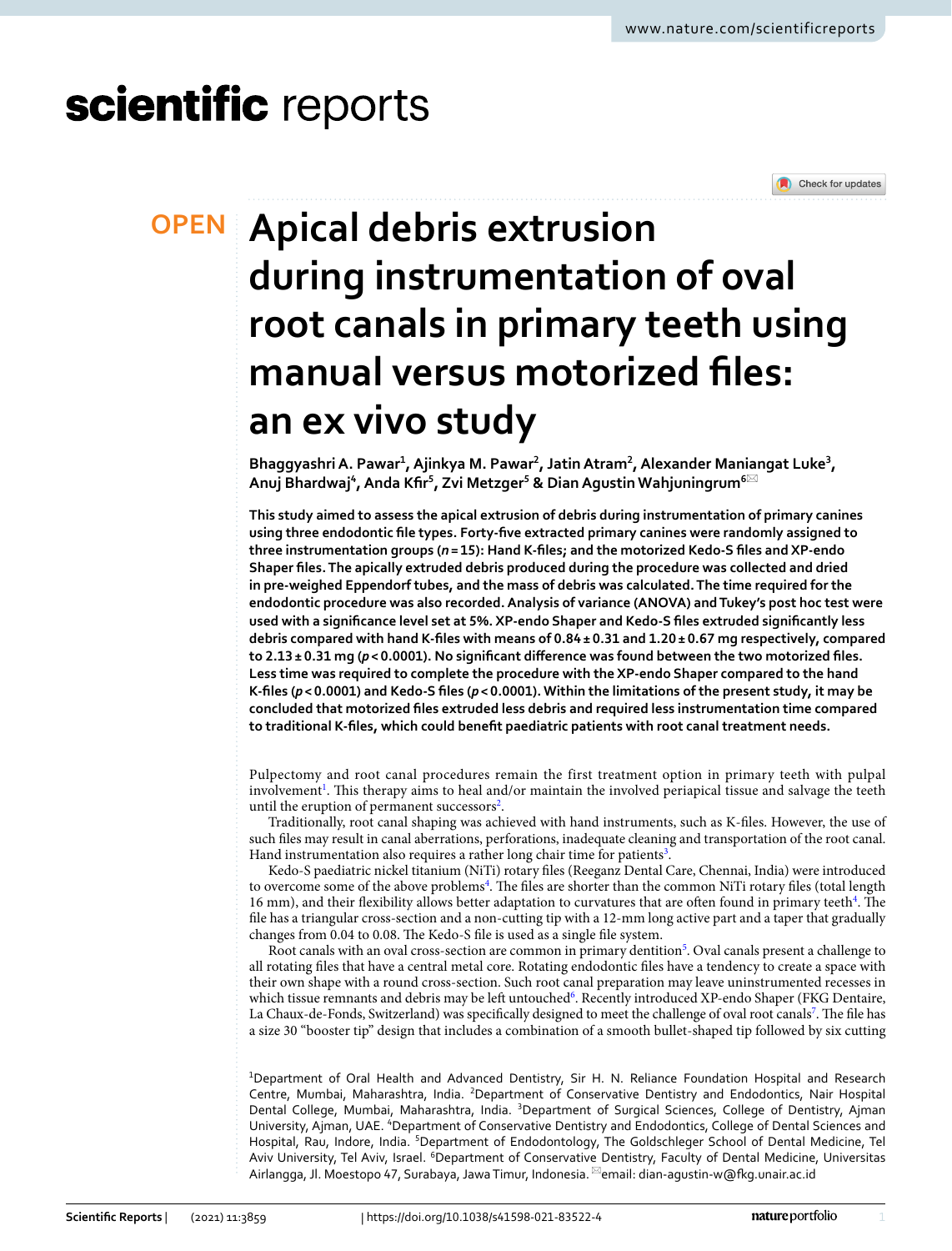edges and a smooth transition from the tip base to the helical shaft made of a size 30 wire with a 0.01 taper. This file is made from a special thermo-mechanically treated shape-memory Ni–Ti alloy and has a snake-like shape at room temperature (martensite phase). When exposed to 37 °C, a transfer to the austenite phase occurs, and the snake-like shape is enhanced and assumes a greater rotational envelope of motion that is equivalent to size 30 tip with a 0.04 taper. This dimension is achieved with no solid central part<sup>[8](#page-5-7)</sup>. When used at 800 rounds per minute and with long in-and-out pecking motions, the tip of the file enters repeatedly into and cleans the recesses of the oval canal. The XP-endo Shaper is a single file system.

All endodontic instrumentation methods have a tendency to push debris through the apical foramen and into the periapical tissues<sup>[9](#page-5-8)[–11](#page-5-9)</sup>. Such debris may consist of necrotic pulp tissue, dentin chips and bacteria. Extrusion of such debris may induce postoperative pain and inflammation and may inhibit periapical healing $9-11$  $9-11$ . A growing body of literature has recognized the importance of reducing apically extruded debris<sup>9-[11](#page-5-9)</sup>. Estimating the root canal length just short of the apex, using an electronic apex locator, would also seem helpful in reducing the chance of extruding debris beyond the apex. Using such a device will not be influenced by tooth type, root canal type, status of the periapex, or clinical condition<sup>[12](#page-5-10)</sup>.

The extent of debris extrusion and the time required for instrumentation of the canals of primary teeth using adaptive XP-endo Shaper files have not been reported to date. Very few studies have been conducted on debris extrusion by Kedo-S paediatric rotary files<sup>[13,](#page-5-11)[14](#page-5-12)</sup>.

The present study aimed to measure and compare the amount of apically extruded debris using Kedo-S paediatric rotary and the new XP-endo Shaper files, both of which are operated by an endo-motor (motorized) and to compare both to traditional hand-operated K-files. Measuring the time required to complete the biomechanical preparation by these three files was a second goal of the present study.

This study examined the following two-fold null hypothesis: (a) there is no difference in apically extruded debris between hand-operated K-files and the two motorized systems and (b) the time required for completing the procedures is not different among the three tested file systems.

#### **Materials and methods**

**Sample allocation and ethical approval.** This ex vivo study was approved by the College of Dental Science & Hospital Ethics Committee (Certificate CDSH/IEC/2018-2019/004). Forty-five primary canines were selected from a pool of recently extracted primary teeth. The roots of the teeth were cleaned using periodontal curettes, and the teeth were stored in water with 5% thymol at 4 °C until use in the experiments<sup>[15](#page-5-13)</sup>. This sample size was calculated by projecting the power, effect size, and significance level as 0.91, 0.697, and 0.05, respectively, based on the results of a previous study<sup>[13](#page-5-11)</sup>.

**Inclusion criteria.** The inclusion criteria were a single root canal and foramen as confirmed by bucco-lingual and mesio-distal radiographs. These criteria also included no evidence of resorption, a closed apex, and a long through short canal diameter ratio of  $\geq 2$  at 5 mm from the apex, as measured from bucco-lingual and mesio-distal radiographs<sup>[16](#page-5-14)</sup>. Access cavities were made, and canal patency was assessed for all samples by inserting a #10 K-file (Mani, Tokyo, Japan) until visible at the apical foramen. Since none of the teeth presented with apical resorption the working length (WL) was established as 1 mm short of the apex $17-19$  $17-19$ . The clinical crowns of the teeth were further ground using a high-speed diamond straight fissure bur under air–water spray to obtain a total length of 15 mm and WL 14 mm in the standardization of all samples. The 45 samples were then sequentially numbered and randomly divided (www.random.org) into 3 groups ( $n = 15$ ) for cleaning and shaping by one of three methods, including hand K-files, Kedo-S paediatric rotary files, and XP-endo Shaper files.

**Experimental model.** The model was proposed by Myers and Montgomery<sup>[16](#page-5-14)</sup>, with modifications to the apparatus which were suggested by Kfir et al.<sup>[11](#page-5-9)</sup> were used to measure the apical extrusion of debris (Fig. [1](#page-2-0)). Forty-five 1.5-ml Eppendorf tubes (IndoSurgical, New Delhi, India) were obtained, and the caps of the tubes were separated. The tubes without caps were weighed to 10−5 g precision using a microbalance (Sartorius, Hamburg, Germany). Additionally, three consecutive weight measurements were acquired per tube, and the mean value was recorded. Subsequently, fifteen tubes were assigned to each of the three groups.

Forty-five glass scintillation vials (Cole-Parmar, Mumbai, India) were acquired, and holes were created in the caps where a primary canine was inserted, with the apex facing down, to the level of the cementoenamel junction. The teeth were secured in place with a flowable composite (Filtek Supreme; 3 M ESPE, St Paul, MN, USA). Additionally, a 25-gauge needle (BD India, Gurgaon, India) was also placed and secured in the cap to equalize air pressure in and out of the vial. A small holding template was created on the bottom of the vial using silicon impression material (Coltène/Whaledent, Langenau, Germany) to hold and stabilize each Eppendorf tube so that when the caps were fitted onto the vials, the root tip was located within the Eppendorf tube without touching its walls. The glass vials were then covered with a rubber dam (CricDental, Mumbai, India) such that the operator was blocked from viewing the debris extrusion and tooth during root canal preparation. (Fig. [1](#page-2-0)) The entire apparatus was exclusively handled by the scintillation vial.

**Root canal instrumentation Group 1: hand K-files.** The root canals were instrumented to 14 mm from the coronal reference point using quarter turn and pull motion. Stainless steel hand operated K-files were utilized in a sequence of #15/0.02, #20/0.02, #25/0.02, and #30/0.02 (Mani, Tokyo, Japan). Irrigation was performed before and after each file using a syringe and needle (NaviTip 31G; Ultradent, South Jordan, UT, USA). The needle was inserted at each stage and withdrawn 2 mm short of where it engaged at this stage or 2 mm short of WL. One ml of distilled water was used for irrigation at each stage with a total irrigation volume of 4 ml per tooth.

2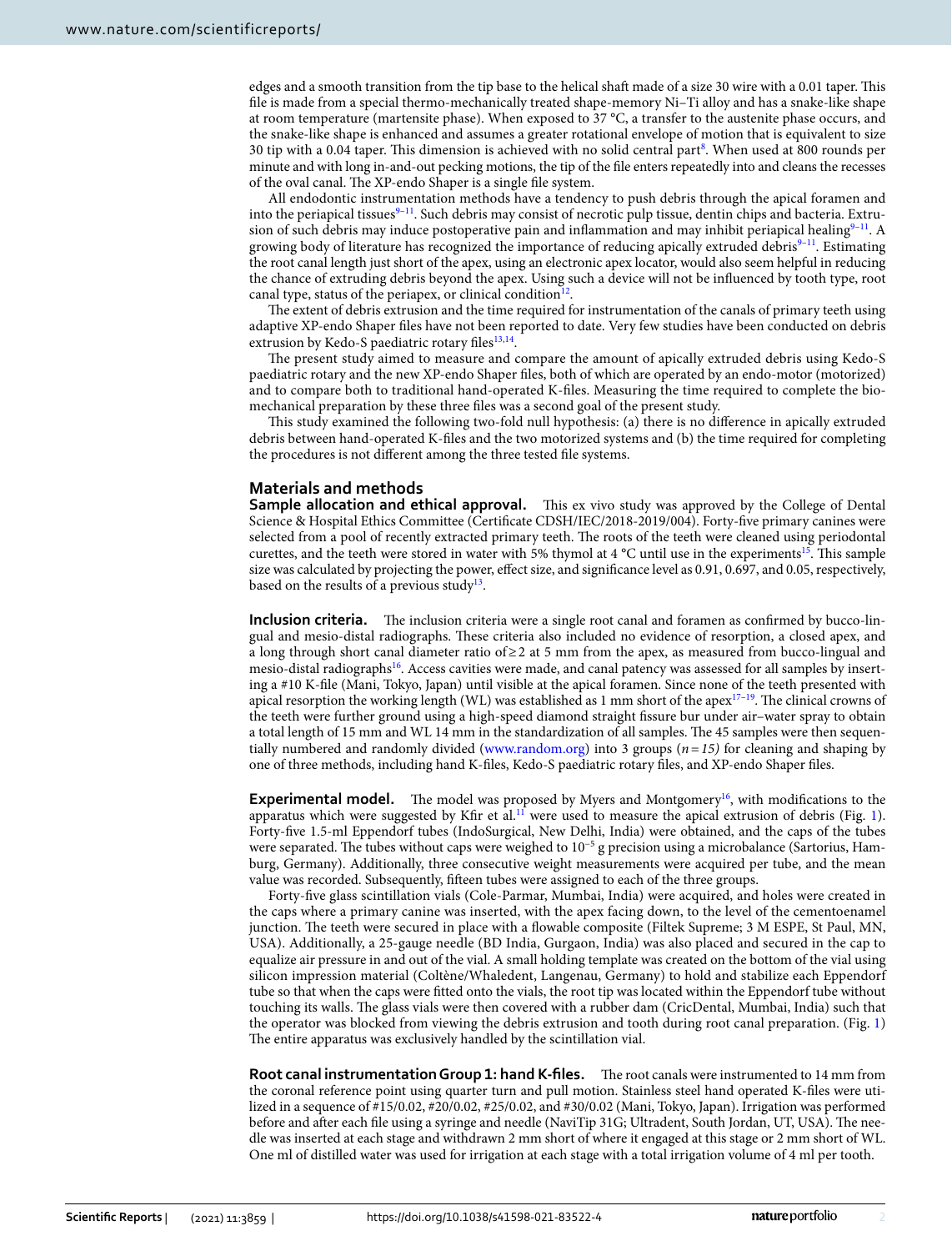

<span id="page-2-0"></span>**Figure 1.** Schematic presentation of the apparatus used to obtain apically extruded debris.

**Root canal instrumentation Group 2: Kedo-S paediatric rotary files.** Kedo-S is a single file system, and the E1 file used in the present study has a #30 tip and gradually changing taper from 0.04 to 0.08 (Reeganz Dental Care, Chennai, India). The 16-mm long files were used in rotary motion of 250 rpm and 2 Ncm torque, powered by an electronic endomotor (X-Smart Plus; Dentsply Maillefer, Ballaigues, Switzerland) according to the manufacturer's instructions. No pre-flaring was required. Gentle in-and-out motions were used to reach WL. Once the file met resistance, the file was retracted, cleaned with a gauze and applied again. Once the file reached WL, apical patency was verified, and the file used with five in-and-out motions to WL, as per manufacturer's instructions. Irrigation was performed using a syringe and needle (NaviTip). The needle was inserted at each stage and withdrawn 2 mm short of where the needle engaged at this stage or 2 mm short of WL. Irrigation was done with distilled water which was applied at four stages of the procedure: 1 ml of distilled water was used for irrigation before insertion of the file into the canal, 1 ml after the first withdrawal of the file (for cleaning), 1 ml after reaching WL (before the final 5 in-and-out movements) and 1 ml after completing the instrumentation with a total irrigation volume of 4 ml per tooth.

**Root canal instrumentation Group 3: XP-endo Shaper.** The root canals were cleaned and shaped using a 21 mm XP-endo Shaper file (FKG Dentaire, La Chaux-de-Fonds, Switzerland), as a single file, following manufacturer's instructions: The file was operated at 800 rpm and 1 Ncm torque, powered by an endomotor (X-Smart Plus), until WL was reached. Initially, the file was placed passively into the canal until resistance was encountered, then the tip retracted 2 mm, and the endomotor activated. The file was then used 4–5 times by the application of long gentle strokes towards WL. Once the file reached WL the file was withdrawn and cleansed, the apical patency verified, the canal flooded with warm (37 °C) distilled water, and then the file reused for an additional 15 in-and-out strokes to WL, as recommended by the manufacturer. Irrigation was performed using a syringe and needle (NaviTip). The needle was inserted at each stage and withdrawn 2 mm short of where it engaged at this stage or 2 mm short of WL. The irrigant was warmed to and kept at 37 °C (using a temperature controlled water bath), to allow transition of the files from the martensite to the austenite phase. Irrigation was done at four stages during the procedure: 1 ml of distilled water was used for irrigation before insertion of the file into the canal, 1 ml after the first 5 strokes, 1 ml after reaching WL (before the final 15 in-and-out movements) and 1 ml after completing the instrumentation, with a total irrigant volume of 4 ml per tooth.

Irrigation in all three groups was done at a flow rate of about 0.3 ml per minute.

A new file was used to prepare each canal, and a single operator performed all the experiments to avoid interoperator variability. The operator was an experienced paediatric dentist who had intensive experience with the use of each of the three endodontic file systems.

**Assessment of apically extruded debris.** Following root canal preparation, the caps of the vials were unscrewed and the Eppendorf tubes removed. The surface of the root was washed with 1 ml of distilled water to collect adhered debris into the Eppendorf tubes. Then, the tubes were placed in an incubator at 70 °C for 5 days to permit the evaporation of all moisture. The weight of each tube was determined as the mean weight from three consecutive weights in milligrams. The weight of the tube before the procedure was subtracted from the above, thus resulting in the weight of extruded debris<sup>[9,](#page-5-8)[11](#page-5-9)</sup>.

**Assessment of time required for instrumentation.** The duration of the procedure was recorded by the operator performing the study using a digital stopwatch. The starting point was the first insertion of the file into the canal, and the end point was the end of the final irrigation with distilled water.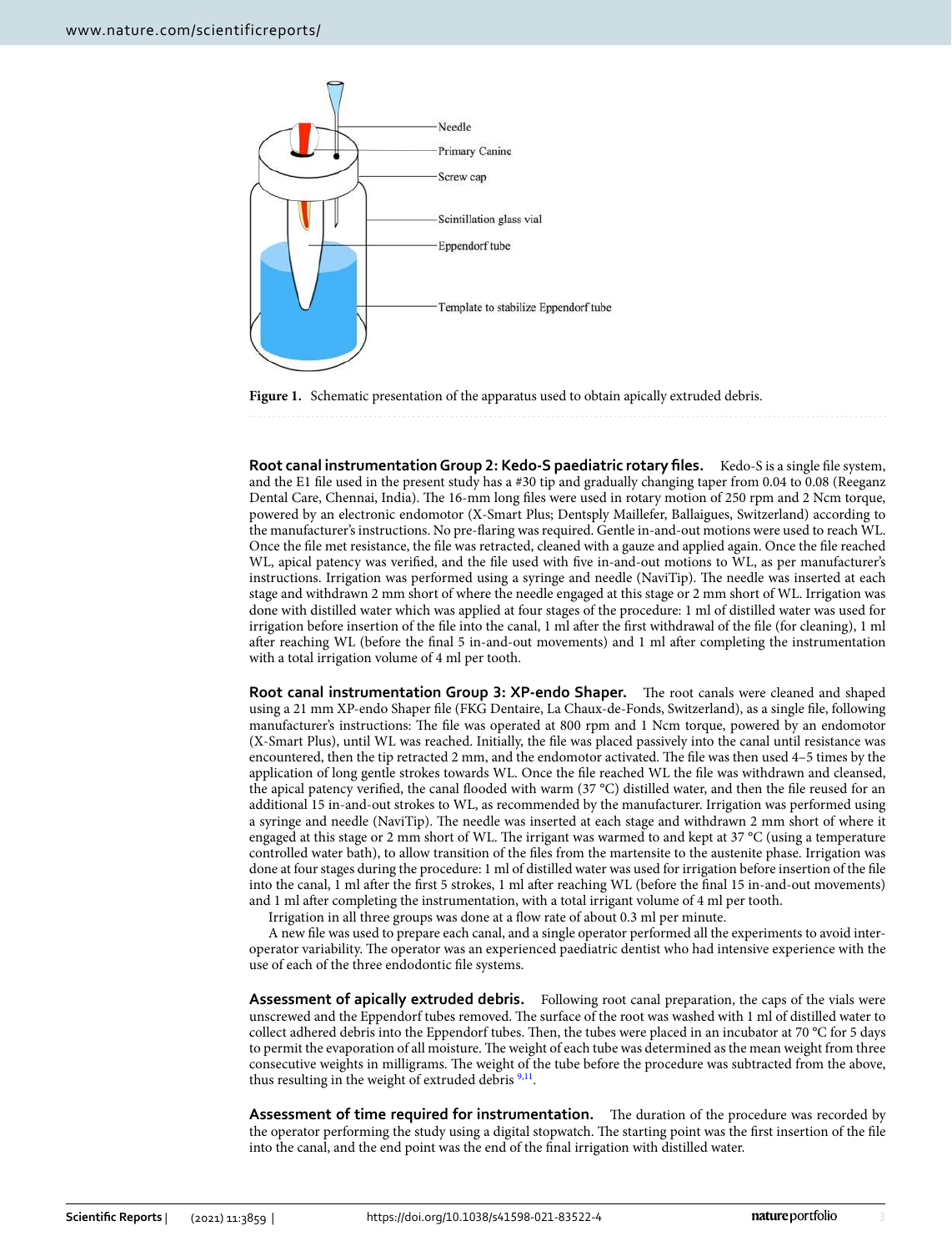| <b>Group</b> | <b>Files</b>   | Sample size | $\vert$ Mean weight of extruded debris in milligrams ( $\pm$ SD) | Tukey HSD p values  |
|--------------|----------------|-------------|------------------------------------------------------------------|---------------------|
|              | Hand K-files   | 15          | $2.13 (\pm 0.46)$                                                | $0.000^*$ ; 0.000** |
|              | Kedo-S         |             | $1.20 (\pm 0.67)$                                                | $0.127***$          |
|              | XP-endo shaper | 15          | $0.84 (\pm 0.31)$                                                |                     |

<span id="page-3-0"></span>**Table 1.** Analysis of variations in the mean weight of apically extruded debris using three different file systems. \*Comparison between Hand K-files and Kedo-S, \*\*Comparison between Hand K-files and XP-endo Shaper, \*\*\*Comparison between Kedo-S and XP-endo Shaper. P value of less than 0.05 was considered as statistically significant.

| Group | <b>Files</b>   | Sample size | Mean time in minutes $(\pm SD)$ | Tukey HSD p values    |
|-------|----------------|-------------|---------------------------------|-----------------------|
|       | Hand K-files   | 15          | $7.33 (\pm 1.20)$               | $0.000^*; 0.000^{**}$ |
|       | Kedo-S         | 15          | 4.61 $(\pm 0.73)$               | $0.000***$            |
|       | XP-endo shaper | 15          | 2.38 $(\pm 0.58)$               |                       |

<span id="page-3-1"></span>**Table 2.** Analysis of variations in the time required to complete the procedure using three different file systems. \*Comparison between Hand K-files and Kedo-S, \*\*Comparison between Hand K-files and XP-endo Shaper, \*\*\*Comparison between Kedo-S and XP-endo Shaper. P value of less than 0.05 was considered as statistically significant.

**Statistical analysis.** The amount of extruded debris, alongside the time required for the instrumentation, were analysed statistically by the implementation of a one-way analysis of variance (ANOVA) followed by Tukey's post hoc test for the execution of multiple comparisons. The level of significance was set at 5%, and all analyses were performed with Statistical Package for the Social Sciences version 20 for Mac (SPSS, IBM, Chicago, IL, USA).

## **Results**

**Debris extrusion.** The amount of apically extruded debris by each of the three file systems is presented in Table [1](#page-3-0). The mean weights  $(\pm SD)$  were 2.13  $(\pm 0.46)$  mg in Group 1 (Hand K-files), 1.2  $(\pm 0.67)$  mg in Group 2 (Kedo-S) and 0.84 (± 0.31) mg in Group 3 (XP-endo Shaper). Significant differences among the groups were identified (ANOVA,  $p < 0.0001$ ). Tukey's post hoc test revealed that the amount of extruded debris in both the XP-endo Shaper and Kedo-S groups was significantly less than the amount of debris extruded in the Hand K-file group  $(p < 0.0001)$ . However, the amount of debris in the two motorized file groups did not differ significantly from each other (Table [1](#page-3-0)).

**Time required for instrumentation.** The mean time required to complete the procedures was 7.33 ± 1.2 min in Group 1, 4.61 ± 0.73 min in Group 2, and 2.38 ± 0.58 min in Group 3 (Table [2](#page-3-1)). A significant difference was found among the groups (ANOVA,  $p < 0.001$ ), and Tukey's post hoc test indicated that significantly less instrumentation time was required in the XP-endo Shaper group compared to the other two groups  $(p < 0.001)$ .

## **Discussion**

Data on debris extrusion during the shaping of root canals of primary teeth with the new adaptive XP-endo Shaper were previously non-existent to the best of our knowledge. The present results indicate that both XP-endo Shaper and Kedo-S procedures were associated with less apically extruded debris than the use of hand K-files  $(p < 0.0001)$ . Therefore, the first null hypothesis was rejected.

The findings broadly support previously reported studies<sup>[1](#page-5-0)-3,[9](#page-5-8),[13,](#page-5-11)[14,](#page-5-12)[20](#page-5-17)[,21](#page-5-18)</sup>. Apical extrusion of debris is caused by accumulation of debris in the apical part of the canal where it may be pushed beyond the apex<sup>[22](#page-5-19)</sup>. The high amount of debris extruded by the K-files could result from the filing motion, which may act as a piston when the files are engaged in the apical third of the canal<sup>[23](#page-5-20)</sup>. Furthermore, the K-files have a constant (0.02) taper, which may provide less space in the apical part for dentin chips and debris that have to be transported coronally; consequently, the debris may be pumped apically $^{24}$  $^{24}$  $^{24}$ .

It could be expected that the XP-endo Shaper will cause less debris extrusion than the rotary Kedo-S files due to the differences in their shape and mode of action. The Kedo-S rotary file with its bulky core (size 30 and 0.04 to 0.08 taper, Fig. [2\)](#page-4-0) fills the apical part of the canal and leaves little space for the suspension of debris compared to the loose space around the XP-endo Shaper (Size 30 and 0.01 taper, Fig. [2\)](#page-4-0). Furthermore, when rotating at 800 rpm and at 37 °C, the file has an envelope of motion with a 0.04 taper, the centre of which is hollow in contrast to the solid metal core in the Kedo-S file.

The method of debris removal by the XP-endo Shaper and the Kedo-S files is also completely different. The XP-endo Shaper suspends the debris and carries it coronally with a tornado-like movement of the irrigant cre-ated by the speed of rotation (800 rpm) and the snake-like shape of the file<sup>[7](#page-5-6),[22](#page-5-19)</sup>. Such suspension and transportation of debris was expected to be more efficient than forcing debris coronally by the rotation of the flutes of the Kedo-S file<sup>[7](#page-5-6)[,22](#page-5-19)</sup>. Despite these differences in shape and mode of action and even though the mean amount of

4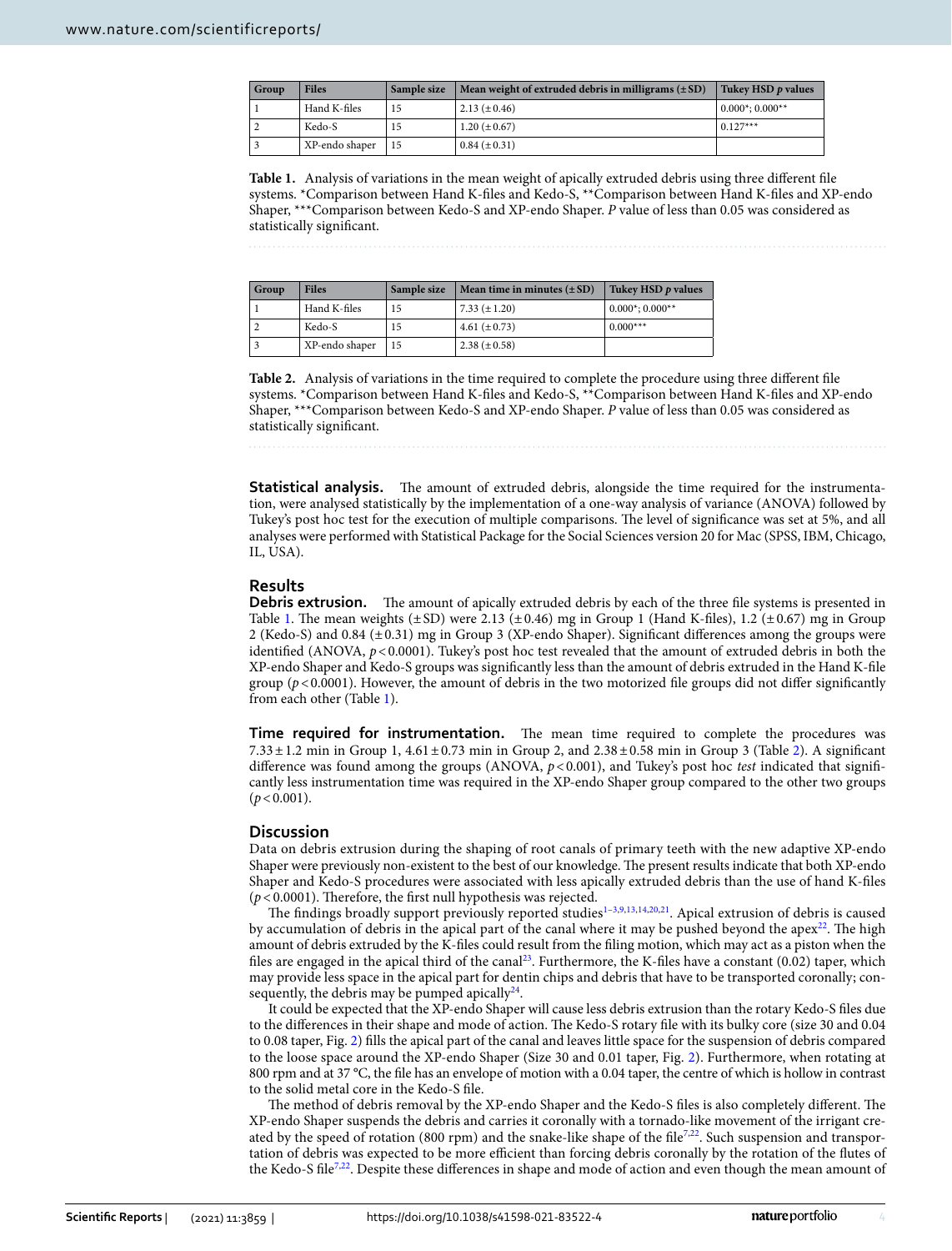

**Figure 2.** Radiographic image of the three files in a primary canine (mesio-distal projections) (**a**) #30 hand K-file, (**b**) Kedo-S E1 rotary file, and (**c**) XP-endo Shaper.

<span id="page-4-0"></span>apically extruded debris was apparently reduced with the XP-endo Shaper, the difference in apical extrusion of debris between the groups was not statistically significant (Table [1\)](#page-3-0). The reason could be that the piston effect at the apical 2–3 mm of the pecking in-and-out motion used with both instruments had more influence than the potential benefit of the way the XP-endo Shaper file is transporting debris coronally.

The XP-endo Shaper was selected for the present study as it is a new device specially designed to overcome a major specific problem in root canal instrumentation. Many roots in the primary dentition have root canals with an oval cross-section<sup>[5](#page-5-4)</sup>. Most current motorized files, including the Kedo-S file, have a solid metal core and tend to create a space with a circular shape in every root canal, which may limit the cleaning ability of the endodontic procedure. Esentürk et al.<sup>[25](#page-5-22)</sup> recently demonstrated that when rotary files are used in primary teeth, 60% of the canal wall area remains un-instrumented. Canal preparations with a round cross-section are likely to leave tissue, bacteria and debris in the un-instrumented recesses of oval canals, thus jeopardizing treatment prognosis $^{26}\!$  $^{26}\!$  $^{26}\!$ .

A dominant benefit of using motorized files in primary teeth is reduction of the time required to complete the endodontic procedure<sup>[21,](#page-5-18)[27](#page-5-24)</sup>. Reducing the time may be especially beneficial when children are treated, as it may enhance patient cooperation. The present results indicate that the use of XP-endo Shaper required 68% less time than hand instrumentation with K files ( $p < 0.0001$ ). The Kedo-S file also reduced instrumentation time by 37%, but the procedure required more time than that with the XP-endo Shaper  $(p < 0.0001)$ . Thus, the second null hypothesis had also been rejected.

The difference in time required between the two motorized procedures may have resulted from the mode by which each of the files was used to reach WL. The Kedo-S file had to remove a large amount of dentin with its rather bulky active part before its non-cutting tip may reach the working length. Consequently, one has to stop at least once or twice to remove the accumulated debris from the file's flutes if one does not want to apply excessive force during this procedure. The tip of the XP-endo Shaper has a unique design that makes reaching WL very fast with almost no pressure. The tip is divided into two parts. The apical part of the tip has a non-cutting bullet shape, which then changes into 6 cutting blades that then merge into the thin shaft with a 0.01 taper. It seems that these features allow the XP-endo Shaper file to reach WL easily and quickly with minimal resistance. The XP-endo Shaper file is not expected to shape the canal but rather clean it with its tip entering the canal irregularities with each of the following 15 long pecking strokes that are recommended by the manufacturer. Further studies with micro CT may be required to examine the effectiveness of cleaning the canals of primary teeth by these two devices.

It must be kept in mind that the present study was conducted using only single rooted primary canines with straight roots and no apical resorption. The effect of apical resorption, which is common in primary teeth<sup>[28](#page-5-25)</sup>, on apical extrusion of debris should be addressed in future studies. Naturally, the time required to complete treatment of three rooted primary molars may be longer than that of a single rooted canine. Primary molars often have curved root canals with oval cross-sections<sup>[5](#page-5-4)</sup>; thus, further studies on the use of XP-endo-Shaper in primary molars may be required using both micro CT and debris extrusion measurements while also measuring the time required to complete the procedure.

#### **Conclusions**

Within the limitations of the present study, it may be concluded that motorized files extruded less debris and required less instrumentation time compared to traditional K-files, which could benefit paediatric patients with root canal treatment needs.

Received: 15 September 2020; Accepted: 4 February 2021 Published online: 16 February 2021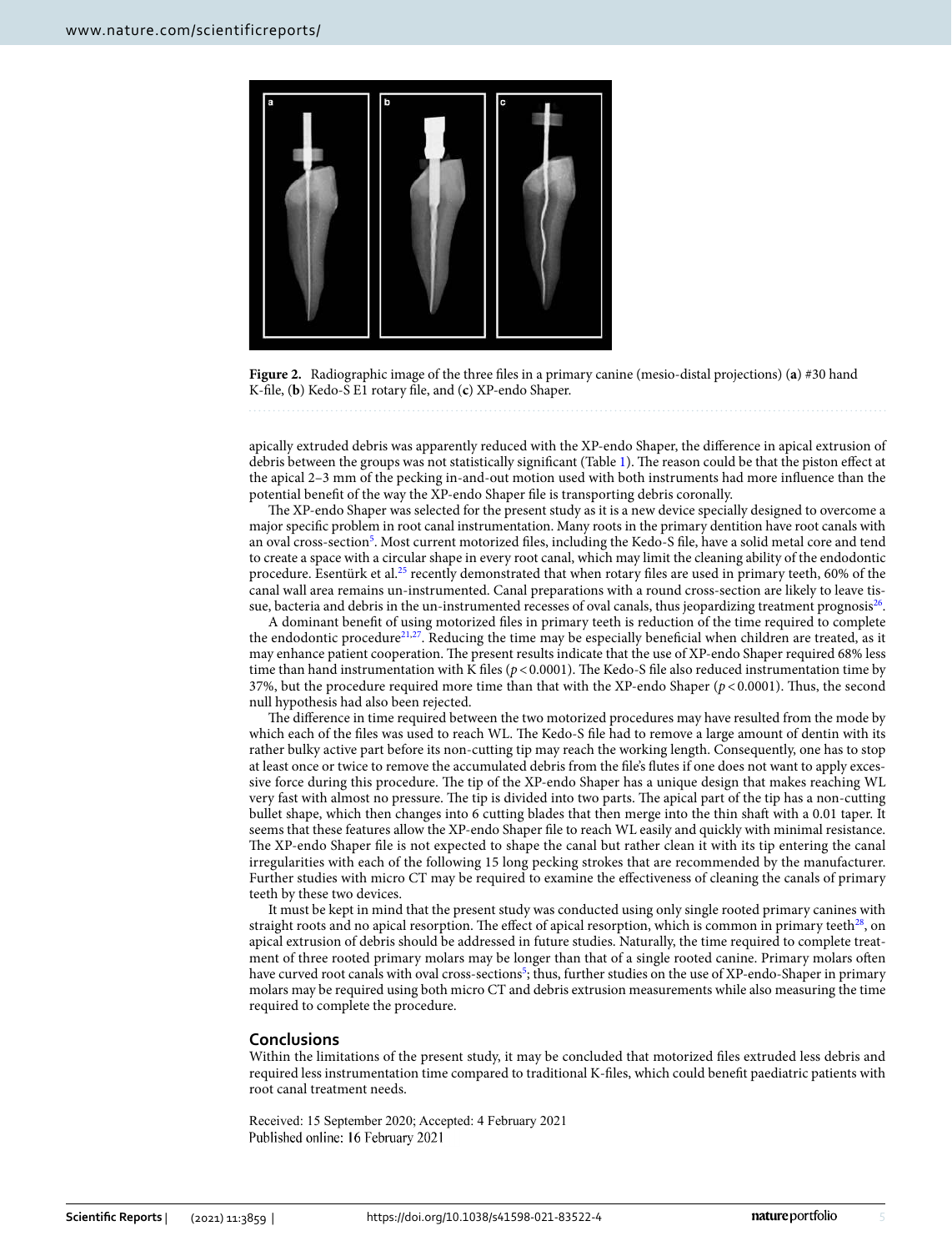### **References**

- <span id="page-5-0"></span> 1. Pinheiro, S. L., Araujo, G., Bincelli, I., Cunha, R. & Bueno, C. Evaluation of cleaning capacity and instrumentation time of manual, hybrid and rotary instrumentation techniques in primary molars. Int. Endod. J. **45**, 379–385. [https ://doi.org/10.111](https://doi.org/10.1111/j.1365-2591.2011.01987) [1/j.1365-2591.2011.01987](https://doi.org/10.1111/j.1365-2591.2011.01987)(2012).
- <span id="page-5-1"></span> 2. Kucukyilmaz, E., Savas, S., Saygili, G. & Uysal, B. Evaluation of apically extruded debris and irrigant produced by different nickeltitanium instrument systems in primary teeth. J. Contemp. Dent. Pract. **16**, 864–868. https://doi.org/10.5005/jp-journals-10024 [-1772](https://doi.org/10.5005/jp-journals-10024-1772) (2015).
- <span id="page-5-2"></span> 3. Buldur, B. U., Hascizmeci, C., Aksoy, S., Aydin, M. N. & Guvendi, O. N. Apical extrusion of debris in primary molar root canals using mechanical and manual systems. Eur. J. Paediatr. Dent. **19**, 16–20. [https ://doi.org/10.23804 /ejpd.2018.19.01.03](https://doi.org/10.23804/ejpd.2018.19.01.03) (2018).
- <span id="page-5-3"></span> 4. Jeevanandan, G. Kedo-S paediatric rotary files for root canal preparation in primary teeth-case report. J. Clin. Diagn. Res. **11**, ZR03–ZR05. [https ://doi.org/10.7860/JCDR/2017/25856 .9508](https://doi.org/10.7860/JCDR/2017/25856.9508) (2017).
- <span id="page-5-4"></span> 5. Cleghorn, B. M., Boorberg, N. B. & Christie, W. H. Primary human teeth and their root canal systems. Endod. Top. **23**, 6–33. [https](https://doi.org/10.1111/etp.12000) [://doi.org/10.1111/etp.12000](https://doi.org/10.1111/etp.12000)(2012).
- <span id="page-5-5"></span> 6. Pawar, A. M., Pawar, S., Kfir, A., Pawar, M. & Kokate, S. Push-out bond strength of root fillings made with C-Point and BC sealer versus gutta-percha and AH plus after the instrumentation of oval canals with the self-adjusting file versus WaveOne. Int. Endod. J. **49**, 374–381. [https ://doi.org/10.1111/iej.12455](https://doi.org/10.1111/iej.12455)(2016).
- <span id="page-5-6"></span> 7. Uslu, G., Özyürek, T., Yilmaz, K., Gündoğar, M. & Plotino, G. Apically extruded debris during root canal instrumentation with Reciproc blue, HyFlex EDM, and XP-endo shaper nickel-titanium files. J. Endod. 44, 856–859. https://doi.org/10.1016/j. [joen.2018.01.018](https://doi.org/10.1016/j.joen.2018.01.018) (2018).
- <span id="page-5-7"></span> 8. Velozo, C. & Albuquerque, D. Micro computed tomography studies of the effectiveness of XP-endo shaper in root canal preparation: a review of the literature. Sci. World J. **19**, 3570870. [https ://doi.org/10.1155/2019/35708 70](https://doi.org/10.1155/2019/3570870) (2019).
- <span id="page-5-8"></span> 9. Thakur, B., Pawar, A. M., Kfir, A. & Neelakantan, P. Extrusion of debris from primary molar root canals following instrumentation with traditional and new file systems. J. Contemp. Dent. Pract. 18, 1040-1044. https://doi.org/10.5005/jp-journals-10024-2172 (2017).
- 10. Pawar, A. M., Pawar, M. G., Metzger, Z. & Kokate, S. R. The self-adjusting file instrumentation results in less debris extrusion apically when compared to WaveOne and ProTaper NEXT. J. Conserv. Dent. **18**, 89–93. [https ://doi.org/10.4103/0972-0707.15305](https://doi.org/10.4103/0972-0707.153057)  $(2015)$
- <span id="page-5-9"></span> 11. Kfir, A., Moza-Levi, R., Herteanu, M., Weissman, A. & Wigler, R. Apical extrusion of debris during the preparation of oval root canals: a comparative study between a full-sequence SAF system and a rotary file system supplemented by XP-endo finisher file. Clin. Oral Invest. 22, 707-713. https://doi.org/10.1007/s00784-017-2144-9 (2018).
- <span id="page-5-10"></span> 12. Kielbassa, A. M., Muller, U., Munz, I. & Monting, J. S. Clinical evaluation of the measuring accuracy of Root ZX in primary teeth. Oral Surg. Oral Med. Oral Pathol. Oral Radiol. Endod. **95**, 94–100. [https ://doi.org/10.1067/moe.2003.99](https://doi.org/10.1067/moe.2003.99) (2003).
- <span id="page-5-11"></span> 13. Asif, A., Jeevanandan, G., Govindaraju, L., Vignesh, R. & Subramanian, E. M. Comparative evaluation of extrusion of apical debris in primary anterior teeth using two different rotary systems and hand files: an in vitro study. Contemp. Clin. Dent. **10**, 512–516. [https ://doi.org/10.4103/ccd.ccd\\_884\\_18](https://doi.org/10.4103/ccd.ccd_884_18) (2019).
- <span id="page-5-12"></span> 14. Preethy, N. A., Jeevanandan, G., Govindaraju, L. & Subramanian, E. M. Comparative evaluation of apical debris extrusion upon use of rotary files and hand files for root canal instrumentation in primary teeth. J. Clin. Diagn. Res. **13**, 23–26. [https ://doi.org/10.7860/](https://doi.org/10.7860/JCDR/2019/39904.12619) [JCDR/2019/39904 .12619](https://doi.org/10.7860/JCDR/2019/39904.12619)(2019).
- <span id="page-5-13"></span> 15. Wang, C. S., Debelian, G. J. & Teixeira, F. B. Effect of intracanal medicament on the sealing ability of root canals filled with Resilon. J. Endod. **32**, 532–536. [https ://doi.org/10.1016/j.joen.2005.11.002](https://doi.org/10.1016/j.joen.2005.11.002) (2006).
- <span id="page-5-14"></span> 16. Wu, M. K., Roris, A., Barkis, D. & Wesselink, P. R. Prevalence and extent of long oval canals in the apical third. Oral Pathol. Oral Radiol. Endod. **89**, 739–743. [https ://doi.org/10.1067/moe.2000.10634 4](https://doi.org/10.1067/moe.2000.106344) (2000).
- <span id="page-5-15"></span> 17. Barrcelos, R., Tannure, P. N., Gleiser, R., Luiz, R. R. & Primo, L. G. The influence of smear layer removal on primary tooth pulpectomy outcome: a 24-month, double-blind, randomized, and controlled clinical trial evaluation. Int. J. Paed. Dent. **22**, 369–381. https://doi.org/10.1111/j.1365-263X.2011.01210.x (2012).
- 18. Subramaniam, P. & Gilhorta, K. Endoflas, zinc oxide eugenol and metapex as root canal filling materials in primary molars: a comparative clinical study. J. Clin. Pediatr. Dent. **35**, 365–370. [https ://doi.org/10.17796 /jcpd.35.4.1377v 06621 14323 3](https://doi.org/10.17796/jcpd.35.4.1377v06621143233) (2011).
- <span id="page-5-16"></span> 19. Cassol, D. V., Duarte, M. L., Pintor, A.V.-B., Barcelos, R. & Primo, L. G. Iodoform vs calcium hydroxide/zinc oxide based pastes: 12-month findings of a randomized controlled trial. Braz. Oral. Res. 33, e002. https://doi.org/10.1590/1807-3107bor-2019.vol33 [.0002](https://doi.org/10.1590/1807-3107bor-2019.vol33.0002) (2019).
- <span id="page-5-17"></span> 20. Myers, G. L. & Montgomery, S. A. Comparison of weights of debris extruded apically by conventional filing and canal master techniques. J. Endod. 17, 275-279. https://doi.org/10.1016/S0099-2399(06)81866-2 (1991).
- <span id="page-5-18"></span> 21. Gungor, O. E. & Kustarci, A. Evaluation of apically extruded debris using two NiTi systems associated with two irrigation techniques in primary teeth. J. Clin. Pediatr. Dent. **40**, 490–495. [https ://doi.org/10.17796 /1053-4628-40.6.490](https://doi.org/10.17796/1053-4628-40.6.490) (2016).
- <span id="page-5-19"></span> 22. Topçuoglu, G., Topçuoglu, H. S. & Akpek, F. Evaluation of apically extruded debris during root canal preparation in primary molar teeth using three different rotary systems and hand files. Int. J. Paediatr. Dent. **26**, 357–363. [https ://doi.org/10.1111/ipd.12208](https://doi.org/10.1111/ipd.12208) (2016).
- <span id="page-5-20"></span>23. Pawar, A. M. et al. Apical debris extrusion by adaptive root canal instrumentation in oval canals: full-sequence SAF system vs. the XP-Endo shaper plus sequence. Appl. Sci. **10**, 5684. [https ://doi.org/10.3390/app10 16568 4](https://doi.org/10.3390/app10165684) (2020).
- <span id="page-5-21"></span> 24. Metzger, Z. The self-adjusting file (SAF) system: an evidence-based update. J. Conserv. Dent. **17**, 401–419. [https ://doi.](https://doi.org/10.4103/0972-0707.139820) org/10.4103/0972-0707.139820 (2014).
- <span id="page-5-22"></span> 25. Madhusudhana, K., Mathew, V. B. & Reddy, N. M. Apical extrusion of debris and irrigants using hand and three rotary instrumentation systems: an in vitro study. Contemp. Clin. Dent. **1**, 234–236. [https ://doi.org/10.4103/0976-237X.76390](https://doi.org/10.4103/0976-237X.76390)(2010).
- <span id="page-5-23"></span> 26. Esentürk, G. et al. A micro-computed tomographic assessment of root canal preparation with conventional and different rotary files in primary teeth and young permanent teeth. Int. J. Paediatr. Dent. **30**, 202–208. [https ://doi.org/10.1111/ipd.12587](https://doi.org/10.1111/ipd.12587)(2019).
- <span id="page-5-24"></span>27. Siqueira, J. F. Jr. et al. What happens to unprepared root canal walls: a correlative analysis using micro-computed tomography and histology/scanning electron microscopy. Int. Endod. J. **51**, 501–508. [https ://doi.org/10.1111/iej.12753](https://doi.org/10.1111/iej.12753)(2018).
- <span id="page-5-25"></span>Panchal, V., Jeevanandan, G. & Subramanian, E. M. G. Comparison of instrumentation time and obturation quality between hand K-file, H-files, and rotary Kedo-S in root canal treatment of primary teeth: A randomized controlled trial. J. Indian Soc. Pedod. Prev. Dent. 37, 75-79. https://doi.org/10.4103/JISPPD.JISPPD\_72\_18 (2019).
- 29. Tosun, G., Erdemir, A., Eldeniz, A. U., Sermet, U. & Sener, Y. Accuracy of two electronic apex locators in primary teeth with and without apical resorption: a laboratory study. Int. Endod. J. 41, 436-441. https://doi.org/10.1111/j.1365-2591.2008.01389.x (2008).

# **Author contributions**

A.M.P. and B.A.P. planned and designed the study. B.A.P. performed the experiment. A.M.P. and J.A. drafted the manuscript. A.K., A.B., and A.M.L. prepared the statistical section. Additionally, Z.M. and A.K. conducted the editing and final proofreading of the entire document, and D.A.W. reviewed the article and contributed to the interpretation. However, all authors critically revised drafts and approved the final work.